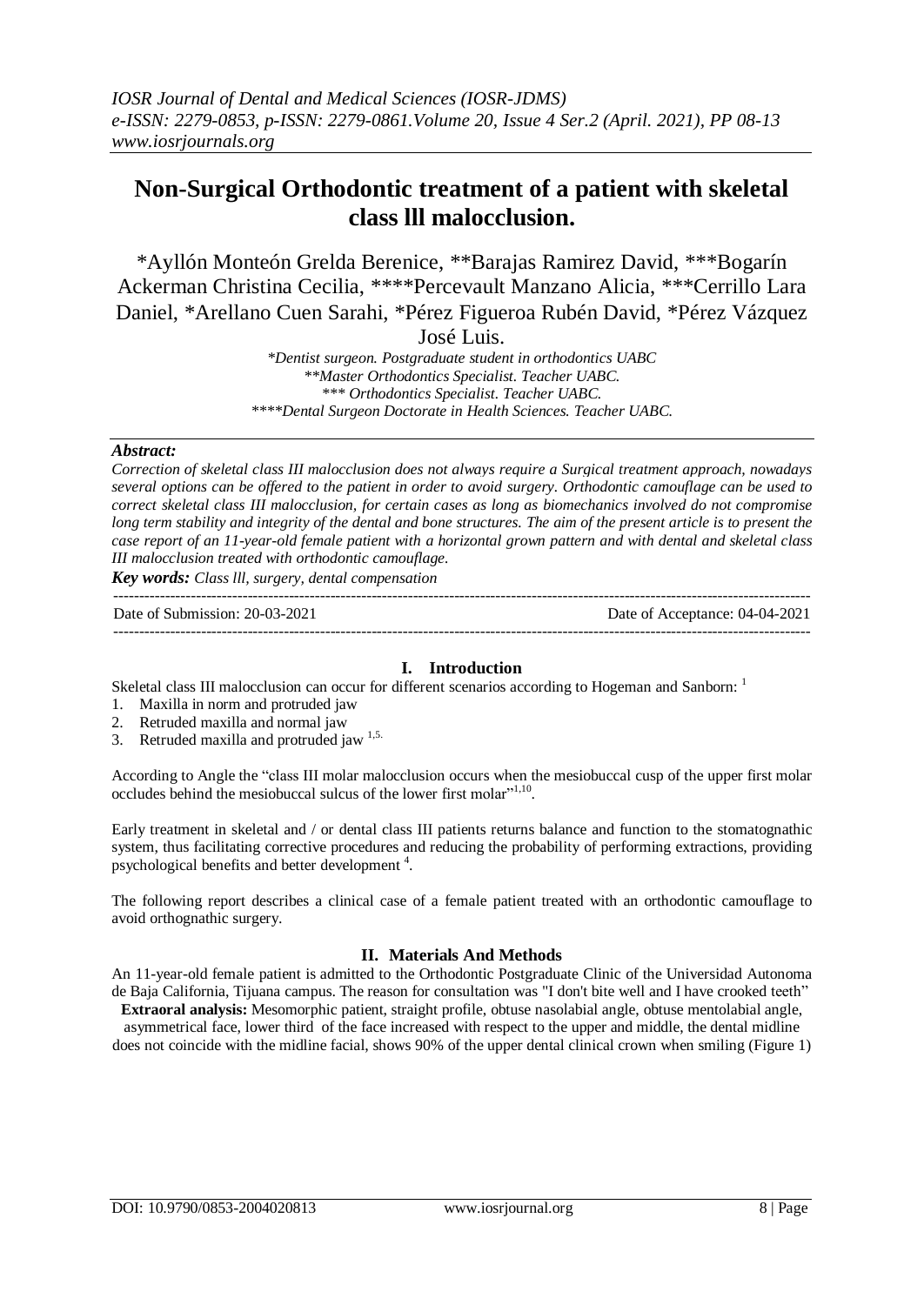

Figure 1.- Extraoral photographs

**Intraoral analysis:** Bilateral class lll molar relationship, bilateral class l canine relationship, dental midlines do not coincide with each other, anterior bite edge to edge (Figure 2).



Figure 2.- Intraoral photographs

**Radiographic analysis:** In orthopantomography showed upper second molars in the process of eruption, presence of the germs of the 4 third molars, symmetrical height of the mandibular ramus, symmetrical and thin condyles, uniform bone density, crown-root ratio 1: 2 (Figure 3)



Figure 3.- Orthopantomography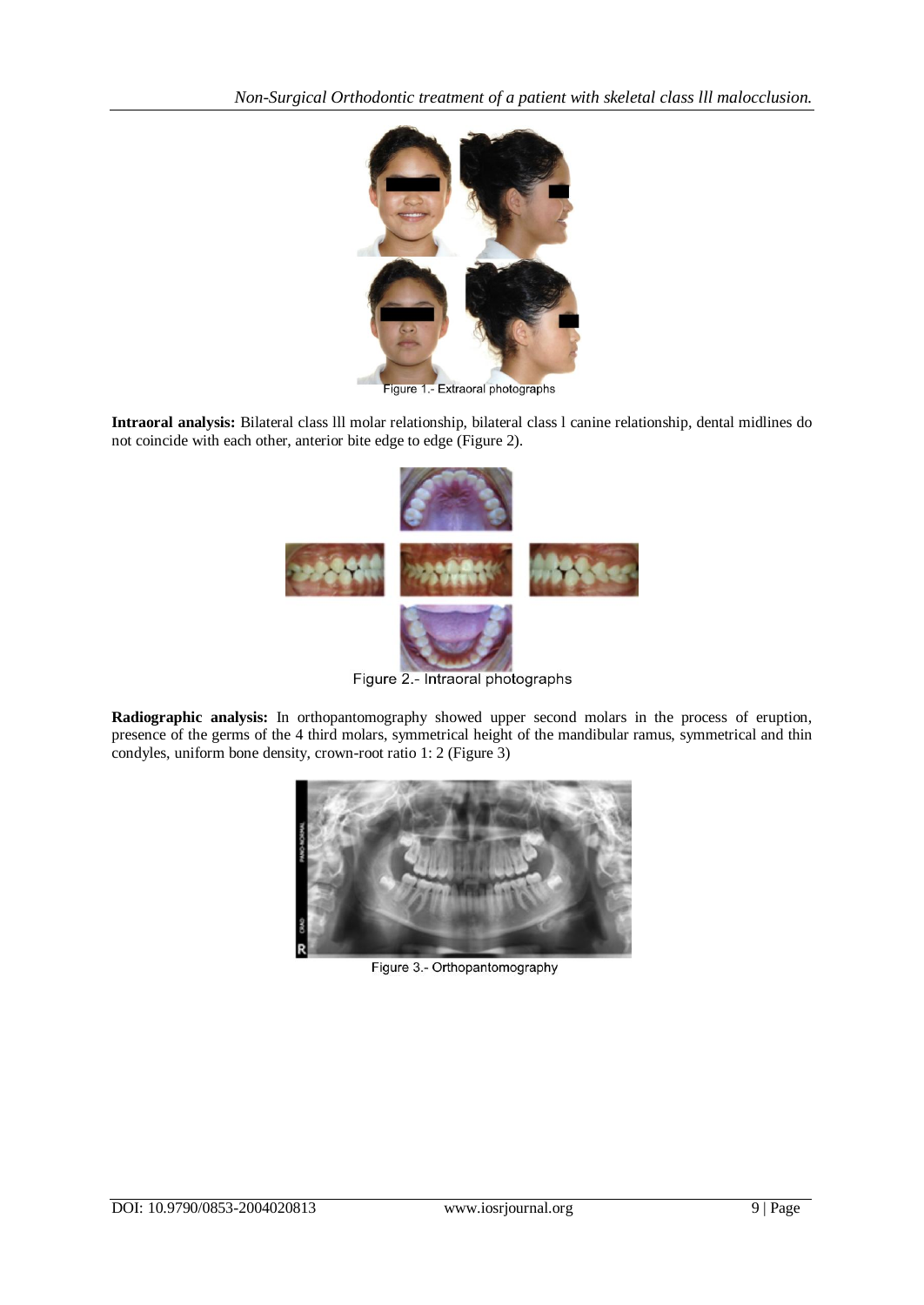**Cephalometric analysis:** Class III skeletal pattern (ANB-2 ° and Witts -6mm), a convexity of -3mm, proclined upper and lower incisors (Angle 1s / SN 109 °) (1i / Go-Gn 95 °); Horizontal growth pattern according to Vert analysis. A long jaw body in relation to the anterior skull base. (Figure 4) (Table 1)



Figure 4.- Cephalometric

|                            | <b>NORM</b>     |             |
|----------------------------|-----------------|-------------|
| <b>SNA</b>                 | 82 <sup>°</sup> | 82°         |
|                            |                 |             |
| <b>SNB</b>                 | 80 <sup>°</sup> | 77°         |
| <b>ANB</b>                 | 2 <sup>°</sup>  | $5^\circ$   |
| Angle 1s / SN              | 104°            | 107°        |
| 1i / Go-Gn                 | 90°             | $104^\circ$ |
| <b>Jaw length</b>          | 71 mm           | 71mm        |
| length BCA                 | 71 mm           | 71mm        |
| <b>Body / BCA</b>          | 1:1             | 1:1         |
| Angle Go-Gn /<br><b>SN</b> | 32°             | 28°         |
| Table 1                    |                 |             |

**Treatment plan:** Skeletal class lll Orthodontic Camouflage:

**-**Fixed appliances (Brackets Alexander slot 0.018¨).

**-**Bands were bounded on upper and lower first molars.

**-**Placement of the appliances on the upper arch and turbo bits over teeth 36, 37, 46, 47.

**-**Alignment and leveling of the upper arch.

**-**Placement of the appliances on the lower arch.

**-**Place advance archwire with Australian wire .016 in upper arch and class lll intermaxillary elástic.

**-**Torque and final detailing.

**-** The treatment was finished with a circumferential retainers. (Figure 5, 6,7)



Figure 5.- Intraoral photographs during treatment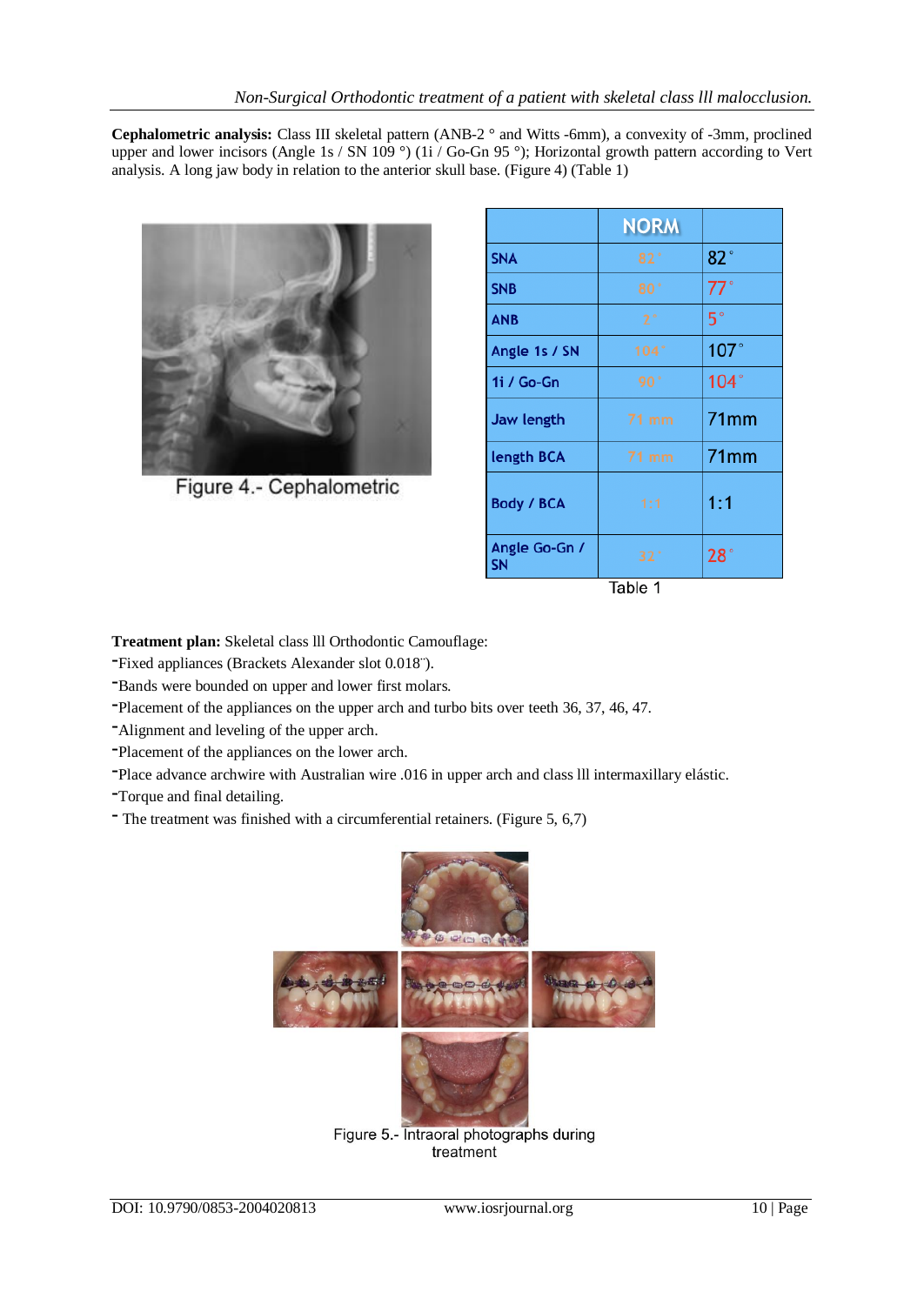

# **Results:**

With the aforementioned treatment plan the achievements of this case were: an adequate horizontal and vertical overbite, a canine and molar ratio Cl, adequate occlusal function, and an improvement in the smile were obtained. (Figure 8, 9)

# **Discussion**

- Proffit mentions that there are three ways to treat skeletal malocclusion:
- 1. To modify the growth, to achieved a minor discrepancy.



Figure 8.- Final intraoral photographs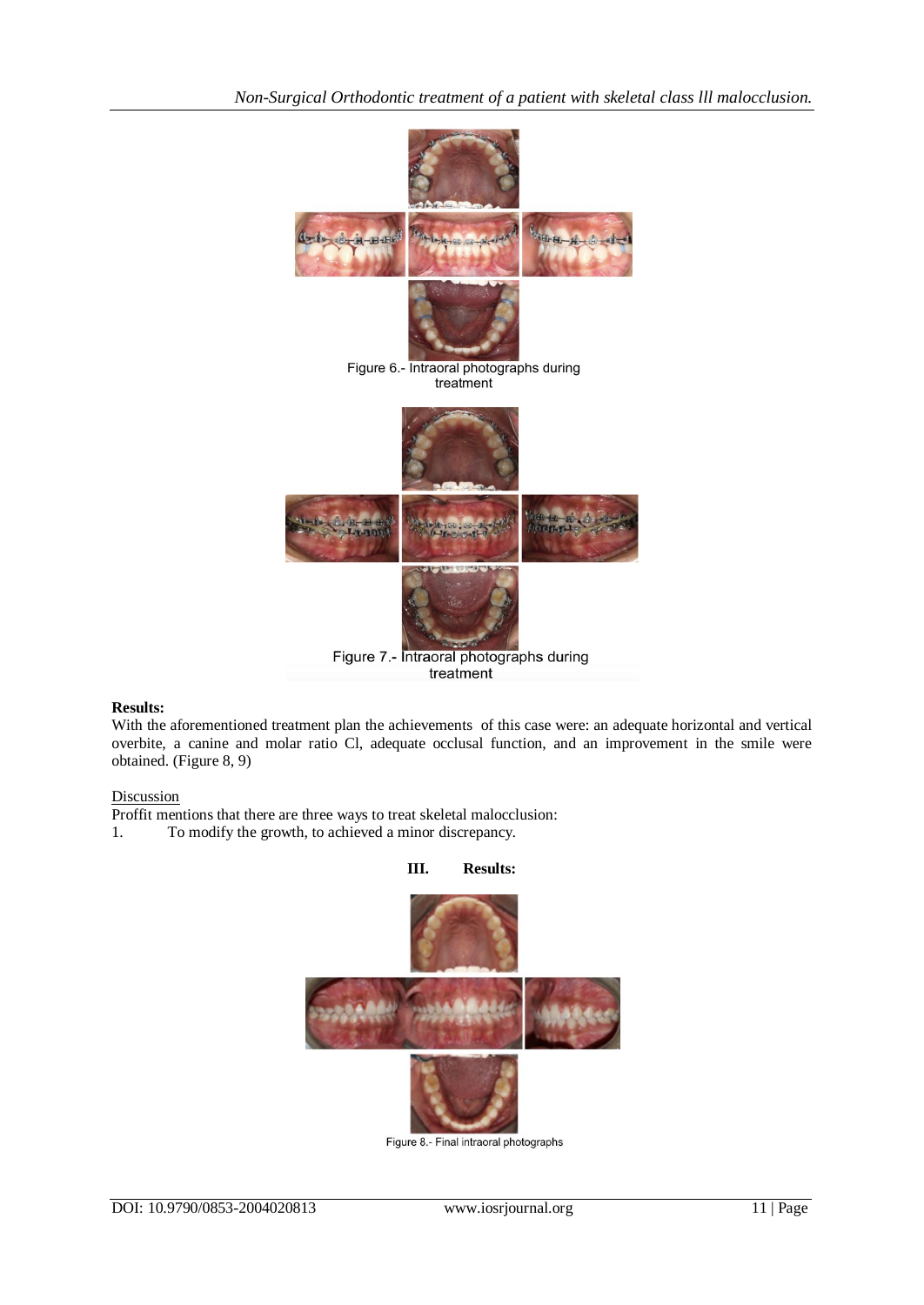

Figure 9.- Final extraoral photographs

With the aforementioned treatment plan the achievements of this case were: an adequate horizontal and vertical overbite, a canine and molar ratio Cl, adequate occlusal function, and and improvement in the smile were obtained. (Figure 8, 9)

# **IV. Discussion:**

Proffit mentions that there are three ways to treat skeletal malocclusion:

1. To modify the growth, to achieved a minor discrepancy.

2. The movement of the teeth to compensate the discrepancies. By proclining or retroclining the incisors, camouflaging effect.

3. Surgical intervention  $2,8$ .

When the patient is an adult and there is no longer any growth to modify, the treatment possibilities are reduced to two options: surgical intervention and the orthodontic camouflaging  $^{2,8}$ .

Many authors have conflicting ideas about the best time to intervene in the treatment of class Ill skeletal pattern <sup>9</sup>. In still growing patients, some believe that it is better to treat patients until their growth has finished for orthodontic treatment or orthognathic surgery, others believe that it is better to start treatment once the abnormality has been detected $2,8$ .

It is important that the final aesthetic result is taken into account when choosing the treatment approach; Ackerman and Proffit mention that soft tissues limit the therapeutic options, since the stability of the treatment will be indicated by the physiological limit of the orthodontic treatment and the anatomical limits, which is why a very detailed soft tissue analysis is required as a critical step in the treatment decision<sup>7</sup>.

In the case report presented in this article, it was decided to perform a compensatory orthodontic treatment, using the second approach according to Proffit, the camouflage effect, it was suitable option to accomplish an acceptable aesthetic result and the required orthodontic movements would not compromise the dental or periodontal stability; Also by choosing an orthodontic camouflage it was posible to avoid a more expensive and invasive treatment such as orthognathic surgery, with is the treatment indicated when the skeletal discrepancy is more severe <sup>8</sup>.

The treatment was conservative and an acceptable occlusion was accomplished, providing a long-term stability of the orthodontic results.

# **V. Conclusion**

When performing compensation in Clll patients there are certain limitations, since it requires compensating skeletal deficiencies with dental movements, without compromising periodontal stability.

This makes it a very difficult and controversial subject due to certain limitations that arise. But by having a proper diagnosis and treatment plan a successful result can be reach, went referring to functionally and aesthetic.

To make the decision about performing a orthodontic camouflage or performing an orthognathic surgery will depend on the degree of discrepancy that the patient has. In order to select a camouflage a mild or moderate discrepancy is required. The orthodontist most considered the cost and benefit for the patient .

In the present clinical case, the skeletal discrepancy manifested by the patient was mild (ANB -2  $\degree$  and Witts -6mm) and the skeletal discrepancy was slightly noticeable at sight, for this reason it was decided to perform